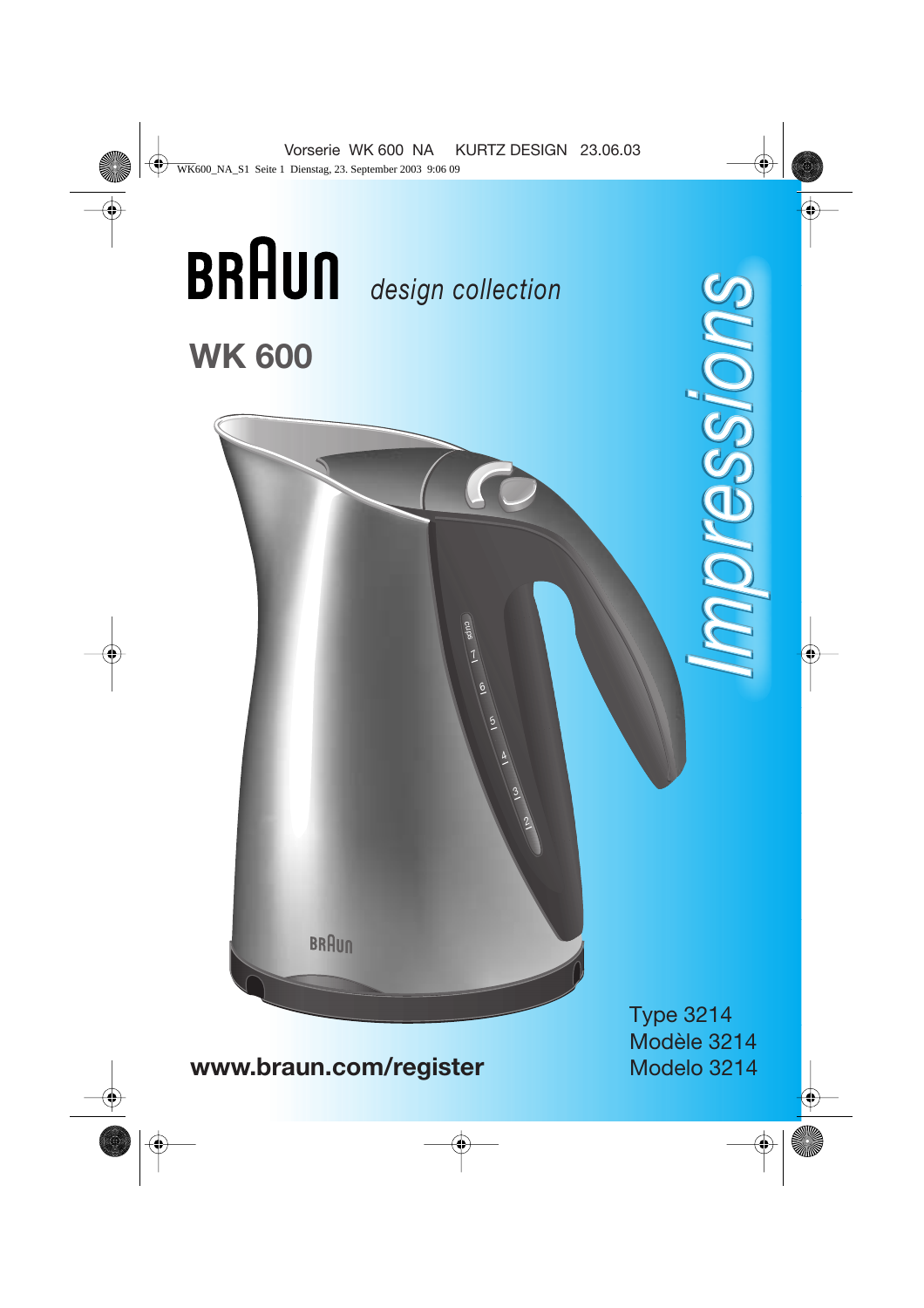| English  | Thank you for purchasing a Braun product.<br>We hope you are completely satisfied with<br>your new Braun Impressions kettle.<br>If you have any questions, please call:<br>US residents<br>1-800-BRAUN-11<br>1-800-272-8611<br>Canadian residents 1-800-387-6657 | For household use only           |
|----------|------------------------------------------------------------------------------------------------------------------------------------------------------------------------------------------------------------------------------------------------------------------|----------------------------------|
| Français | Merci d'avoir fait l'achat d'un produit Braun.<br>Nous espérons que vous serez pleinement<br>satisfaite de votre nouvelle bouilloire Braun.<br>Si vous avez des questions, veuillez appeler<br>Braun Canada:<br>1-800-387-6657                                   | Pour usage ménager<br>seulement  |
| Español  | Gracias por haber comprado un producto<br>Braun.<br>Esperamos que Ud. completamente<br>satisfecha con su nuevo hervidor de aqua<br>Braun.                                                                                                                        | Para uso doméstico<br>unicamente |

Si Ud. tiene alguna duda, por favor, llame al: México: 01 (800) 508-5800 Venezuela: 0 800 44 55 388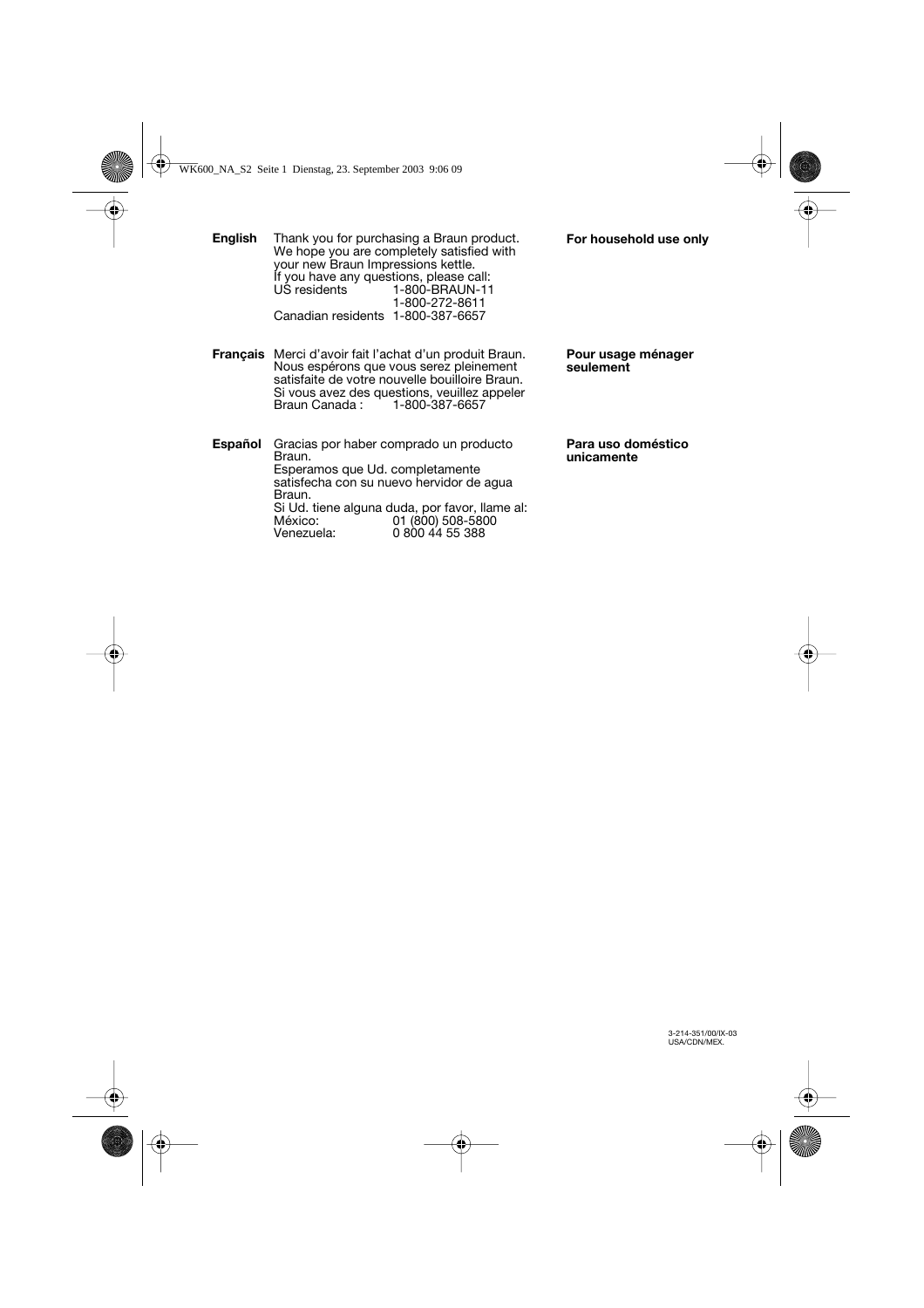

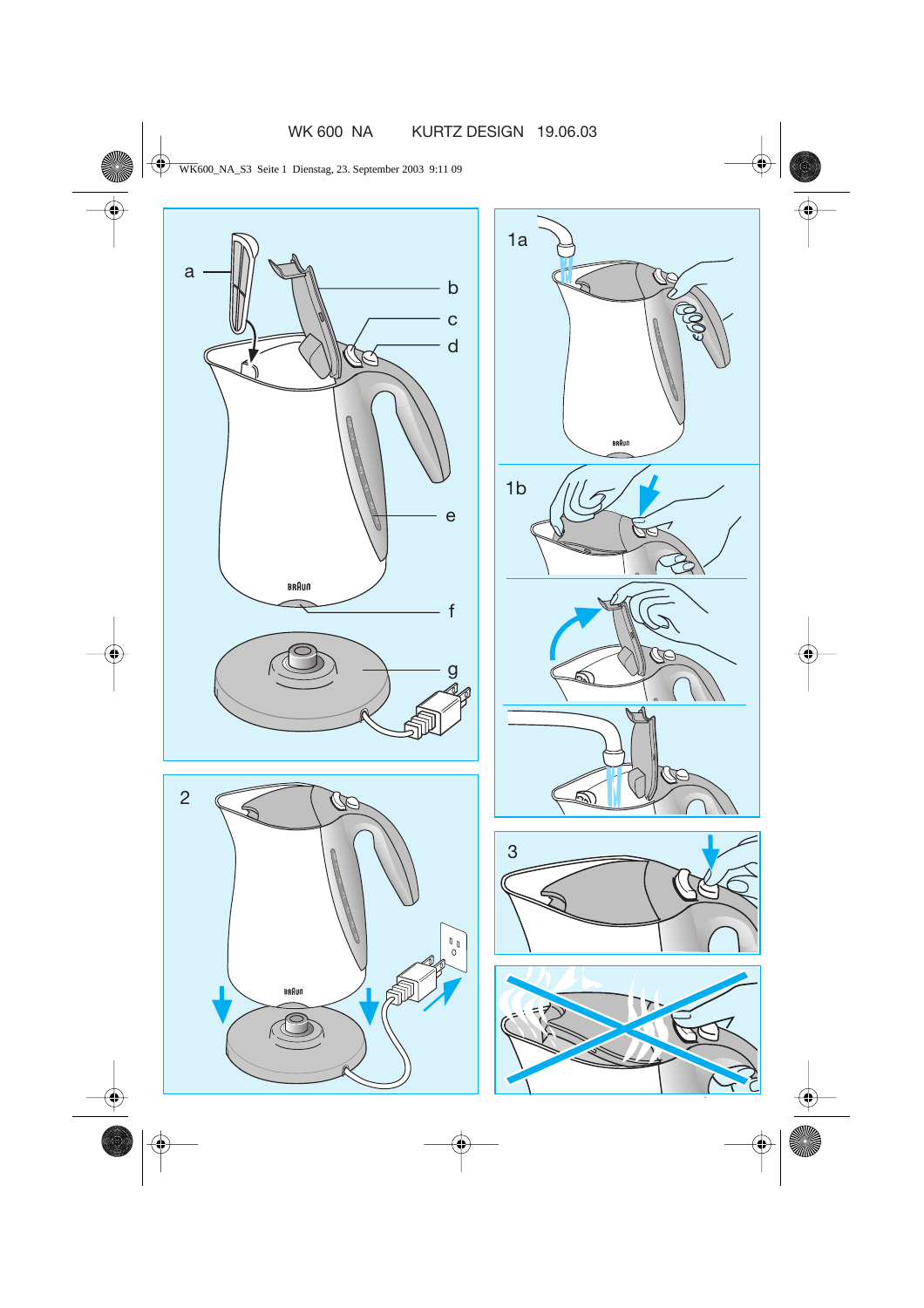# **English**

# IMPORTANT SAFEGUARDS

When using electrical appliances, basic safety precautions should always be followed including the following:

- 1. Read all instructions.
- 2. Do not touch hot surfaces. Use handles or knobs.
- 3. To protect against electric shock, do not immerse cord, plug, base or appliance in water or other liquid.
- 4. Close supervision is necessary when any appliance is used by or near children.
- 5. Unplug from outlet when not in use and before cleaning. Allow to cool before putting on or taking off parts, and before cleaning.
- 6. Do not operate any appliance with a damaged cord or plug or after the appliance malfunctions, or has been damaged in any manner. Return appliance to an authorized service facility for examination, repair or adjustment.
- 7. The use of an accessory not recommended for use with this appliance may cause injury.
- 8. Do not use outdoors.
- 9. Do not let cord hang over the edge of table or counter, or touch hot surfaces.
- 10. Do not place on or near a hot gas or electric burner, or in a heated oven.
- 11. Do not use the kettle other than for heating water.
- 12. Scalding may occur if the lid is opened during the boiling cycle.
- 13. Water will remain hot for some time after boiling and can present a scalding hazard.
- 14. Ensure that the kettle is properly located on the base before switching it on.
- 15. Use the kettle only with the base supplied.
- 16. Remove the kettle from its base before filling or pouring.
- 17. Do not attempt to remove the kettle from its base until it is switched off, either manually or automatically.

# SAVE THESE INSTRUCTIONS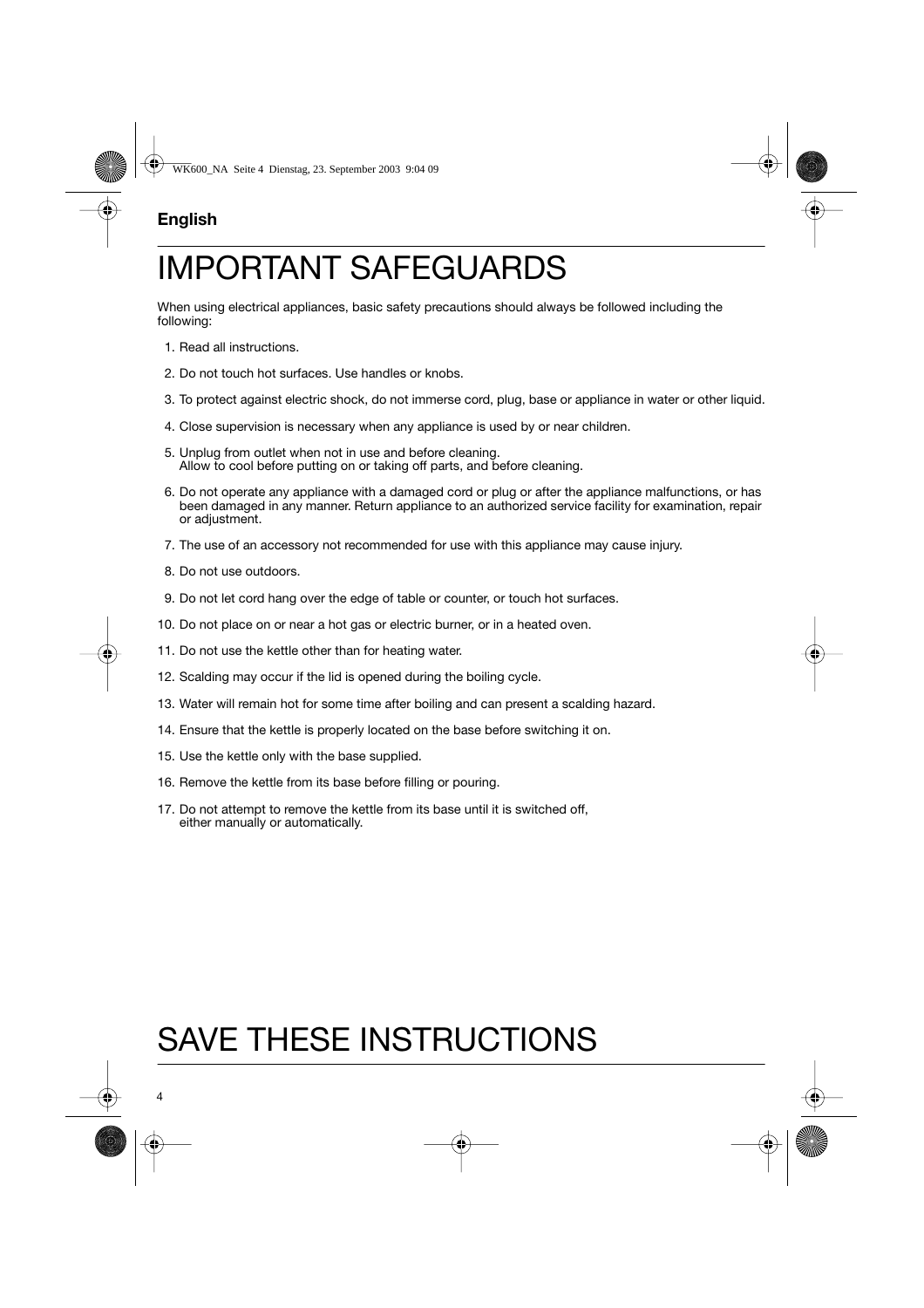# SHORT CORD INSTRUCTIONS

A short power supply cord is provided to reduce risks resulting from becoming entangled in or tripping over a longer cord.

Longer detachable power supply cords or extension cords are available and may be used if care is exercised in their use.

If an extension cord is used follow these guidelines:

- A. The marked electrical rating should be at least as great as the electrical rating of the appliance.
- B. If the appliance is of the grounded type, the extension cord should be a grounding type 3-wire cord.
- C. The longer cord should be arranged so that it will not drape over the countertop or tabletop where it can be pulled on by children or tripped over.

# INTENDED FOR HOUSEHOLD USE ONLY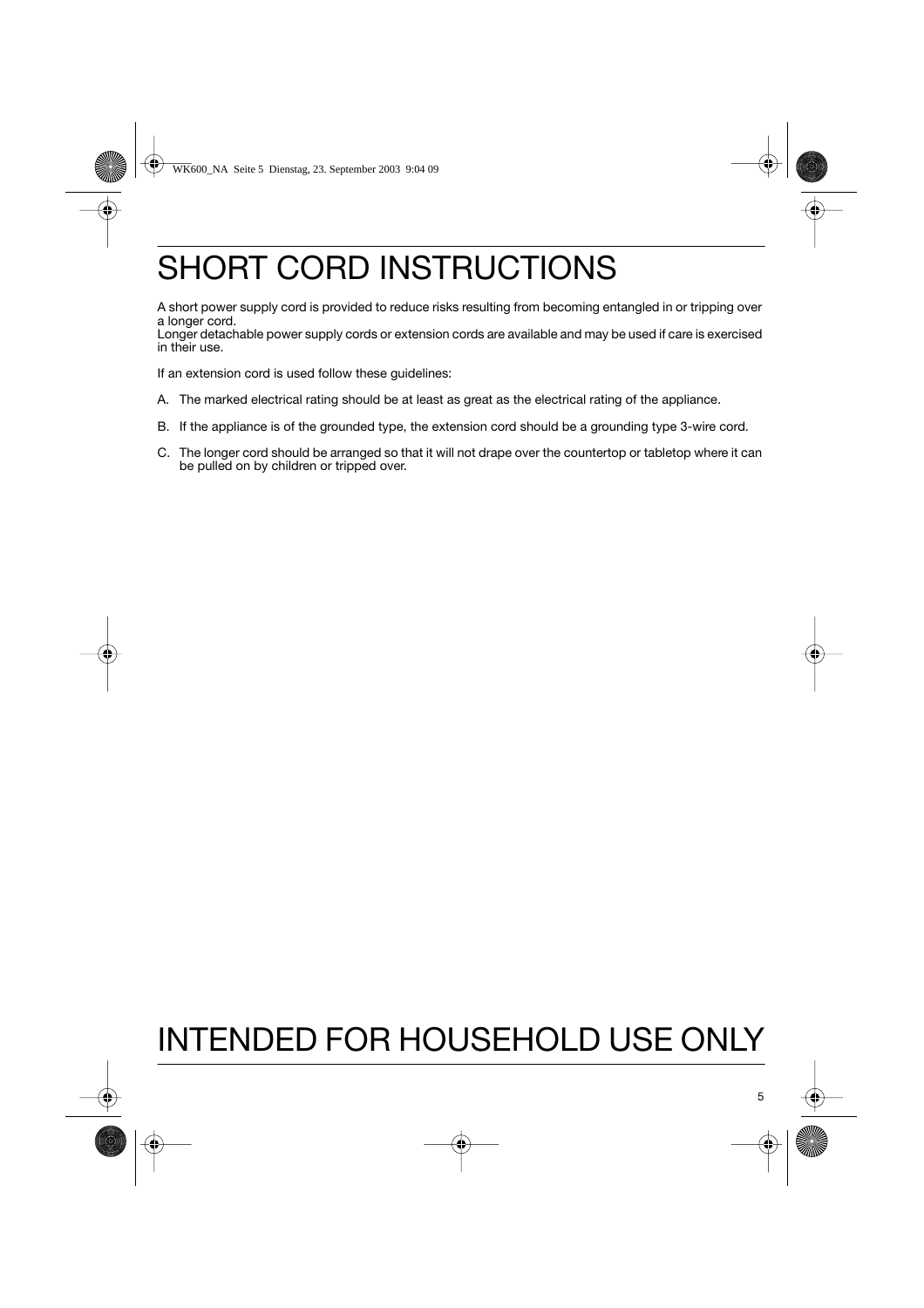Our products are engineered to meet the highest standards of quality, functionality and design. We hope you enjoy your new Braun appliance.

#### **Important**

- Read all instructions thoroughly before using this product.
- Make sure that your voltage corresponds to the voltage printed on the bottom of the kettle. The kettle may only be operated on the base (g) supplied.
- Keep the appliance out of reach of children.
- Operate the kettle on a dry, level surface only.
- The cord length may be reduced by winding it into the cord channel on the bottom of the base.
- The base, the kettle and the cord must never be in contact with hot surfaces (e.g. stove burners).
- Caution: During and after operation, never touch the metal surfaces of the kettle as they will get hot and may cause burns and scalds. Only use the handle to carry it. Always hold the kettle in an upright position, to avoid boiling water spilling out.
- In the event the kettle is switched on when empty, the overheating protection will immediately shut the kettle off. If this happens, allow the kettle to cool down for 10 minutes before filling it with water.
- Caution: Do not fill the kettle above the «7 cups» mark! Water could boil over and result in scalding.
- Do not open the lid while water is boiling.
- Never leave the appliance unsupervised when switched on.
- Check the cord regularly for possible damage.
- Braun electric appliances meet applicable safety standards. Repairs on electric appliances must only be done by authorized service personnel. Faulty or unqualified repair work may cause accidents or injury to the user.

### **Description**

- a Anti-calcification filter (removable)
- b Lid
- c Lid release switch
- d On/off switch
- e Water level indicator
- f Power indicator light
- g Base with cord storage
- Maximum capacity: 1.7 l / 56 oz / 7 cups of water

### **Before first use**

Bring 1.7 l / 56 oz / 7 cups of water to a boil. Discard the boiled water and repeat this process.

### **Setting into operation**

1a Fill the kettle through the spout with the lid closed, or:

- 1b Press the lid release switch (c) to open the lid, fill with water and close the lid again (the kettle will not operate with the lid open).
- 2 Place the kettle on the base and plug the base into an electrical outlet.
- 3 Press the on/off switch (d) and the power indicator will come on (do not open the lid once the kettle is switched on).
- 4 When the water has boiled, the kettle will automatically switch off provided the anti-calcification filter is in place. Failure to have this filter in place will mean a delay in the kettle shutting off automatically upon boiling.

You may also stop the kettle from boiling at any time by pressing the on/off switch (d).

# **Automatic shut-off feature**

The kettle switches off automatically if ...

- the water has boiled,
- it contains no water (if accidentally switched on),
- the lid is opened,
- it is removed from the base.

# **Cleaning**

- Always unplug the appliance and allow cooling down before cleaning.
- Never clean the appliance under running water, nor immerse it in water. Clean the exterior surfaces of the kettle with a damp cloth only. Do not use steel wool or abrasive cleaners. Small amounts of dishwashing liquids may be used. Never use any solvents such as alcohol, gasoline or benzene.
- The anti-calcification filter can be cleaned with a soft brush; do not use a metal brush. The anti-calcification filter is dishwasher-safe.

## **Descaling**

- In order to extend the lifetime of the kettle, it should be descaled regularly.
- Boil 0.8 I / 27 oz / 3 cups of water in the kettle.
- After boiling, add 0.4 l / 14 oz / 1 1/2 cups of white vinegar to the boiled water and leave this solution to soak in the kettle overnight.
- Important: Do not boil this solution as it will overflow and could cause scalding.
- Empty the kettle and rinse the inside thoroughly with clean, fresh water.
- Then fill the kettle with clean water and boil it. • After the kettle has boiled, empty it and rinse it out
- again with clean water.
- If the kettle still contains scale, repeat this procedure.
- To remove any scale from the anti-calcification filter, soak it in diluted vinegar.

Subject to change without notice.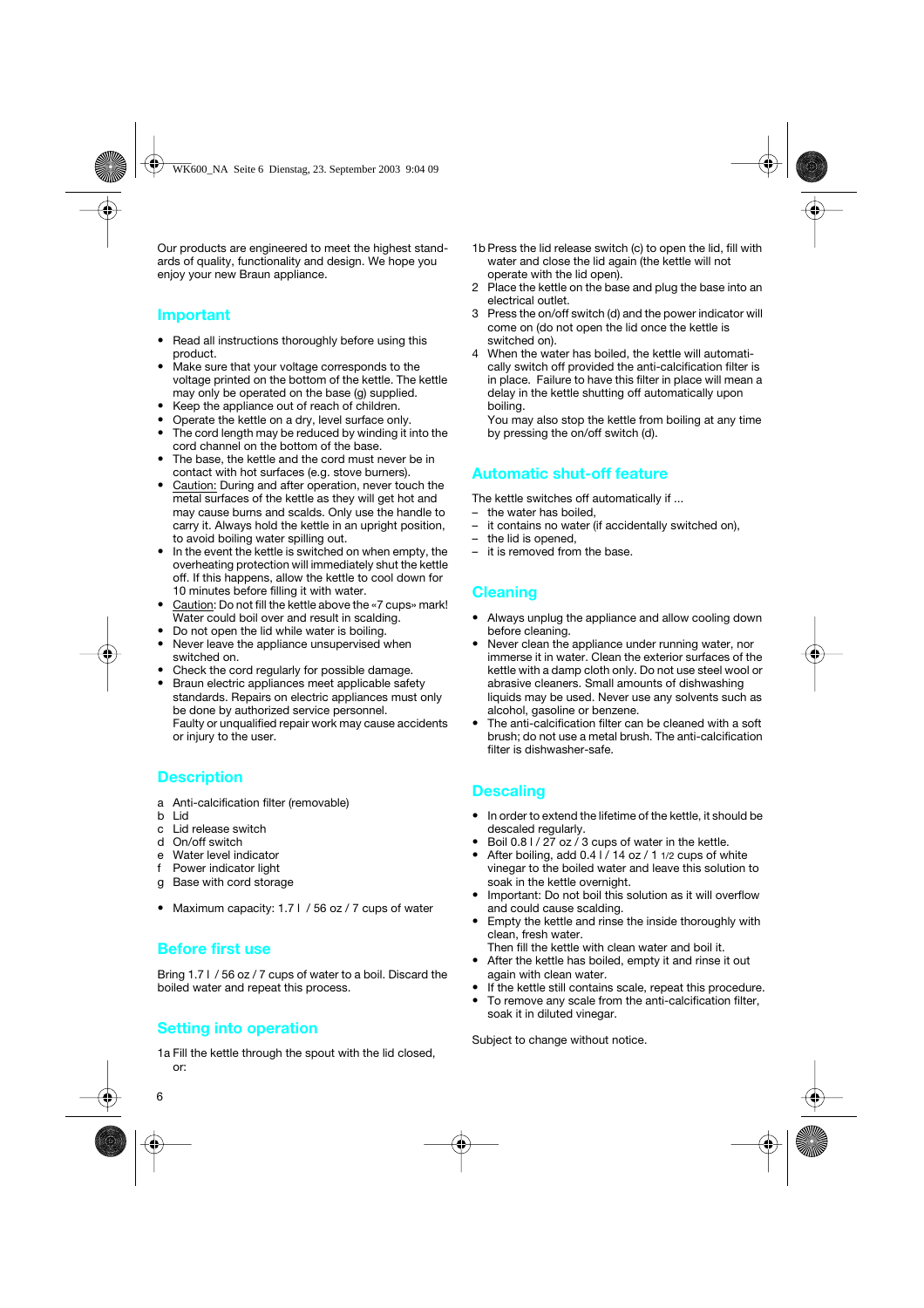# FOR USA ONLY

## **How to obtain service in the USA**

Should your Braun product require service, please call 1-800-BRAUN 11 (800-272-8611) to be referred to the authorized Braun Service Center closest to you.

*To obtain service:*

- A. Take the product in to the authorized Braun Service Center of your choice or,
- B. Ship the product to the authorized Braun Service Center of your choice. Pack the product well. Ship the product prepaid and insured (recommended). Include a copy of your proof of purchase to verify warranty coverage, if applicable.

# **Limited Warranty**

Braun warrants this Braun appliance to be free of defects in material and workmanship for a period of one year from the date of original purchase at retail. If the appliance exhibits such a defect, Braun will, at its option, repair or replace it without cost for parts and labor. The product must be carried in or shipped, prepaid and insured (recommended), to an authorized Braun Service Center. Proof of date of original purchase is required.

The cost to ship the product to an authorized Service Center is the responsibility of the consumer, the cost to return the product to the consumer is the responsibility of Braun.

This warranty does not cover finishes, normal wear, nor does it cover damage resulting from accident, misuse, dirt, water, tampering, unreasonable use, service performed or attempted by unauthorized service centers, failure to provide reasonable and necessary maintenance, including recharging, or units that have been modified or used for commercial purposes.

ALL IMPLIED WARRANTIES, INCLUDING ANY IMPLIED WARRANTY OF MERCHANTABILITY OR FITNESS FOR ANY PARTICULAR PURPOSE, ARE LIMITED IN DURATION TO ONE YEAR FROM DATE OF ORIGINAL PURCHASE.

IN NO EVENT WILL BRAUN BE RESPONSIBLE FOR CONSEQUENTIAL DAMAGES RESULTING FROM THE USE OF THIS PRODUCT.

Some states do not allow the exclusion or limitation of incidental or consequential damages, so the above limitation may not apply to you.

This warranty gives you specific legal rights, and you may have other legal rights which vary from state to state.

# FOR CANADA ONLY

## **How to obtain service in Canada**

Should your Braun product require service, please call

1-800-387-6657 to be referred to the authorized Braun Service Center closest to you.

*To obtain service:*

- A. Carry the product in to the authorized Braun Service Center of your choice or,
- B. Ship the product to the authorized Braun Service Center of your choice. Pack the product well. Ship the product prepaid and insured (recommended). Include a copy of your proof of purchase to verify warranty coverage, if applicable.

# **Limited 1-year Warranty**

In the event a Braun appliance fails to function within the specified warranty period because of defects in material or workmanship, and the consumer returns the unit to an authorized service center, Braun Canada will, at its option either repair or replace the unit without additional charge to the consumer. This warranty does not cover any product which has been damaged by dropping, tampering, servicing performed or attempted by un-authorized service agencies, misuse or abuse. This warranty excludes units which have been modified or used for commercial purposes.

To the extent allowed by law, Braun Canada shall not be responsible for loss of the product, loss of time, inconvenience, commercial loss, special or consequential damages.

The provisions of this warranty are in addition to and not a modification of or subtraction from the statutory warranties and other rights and remedies contained in applicable provincial legislation.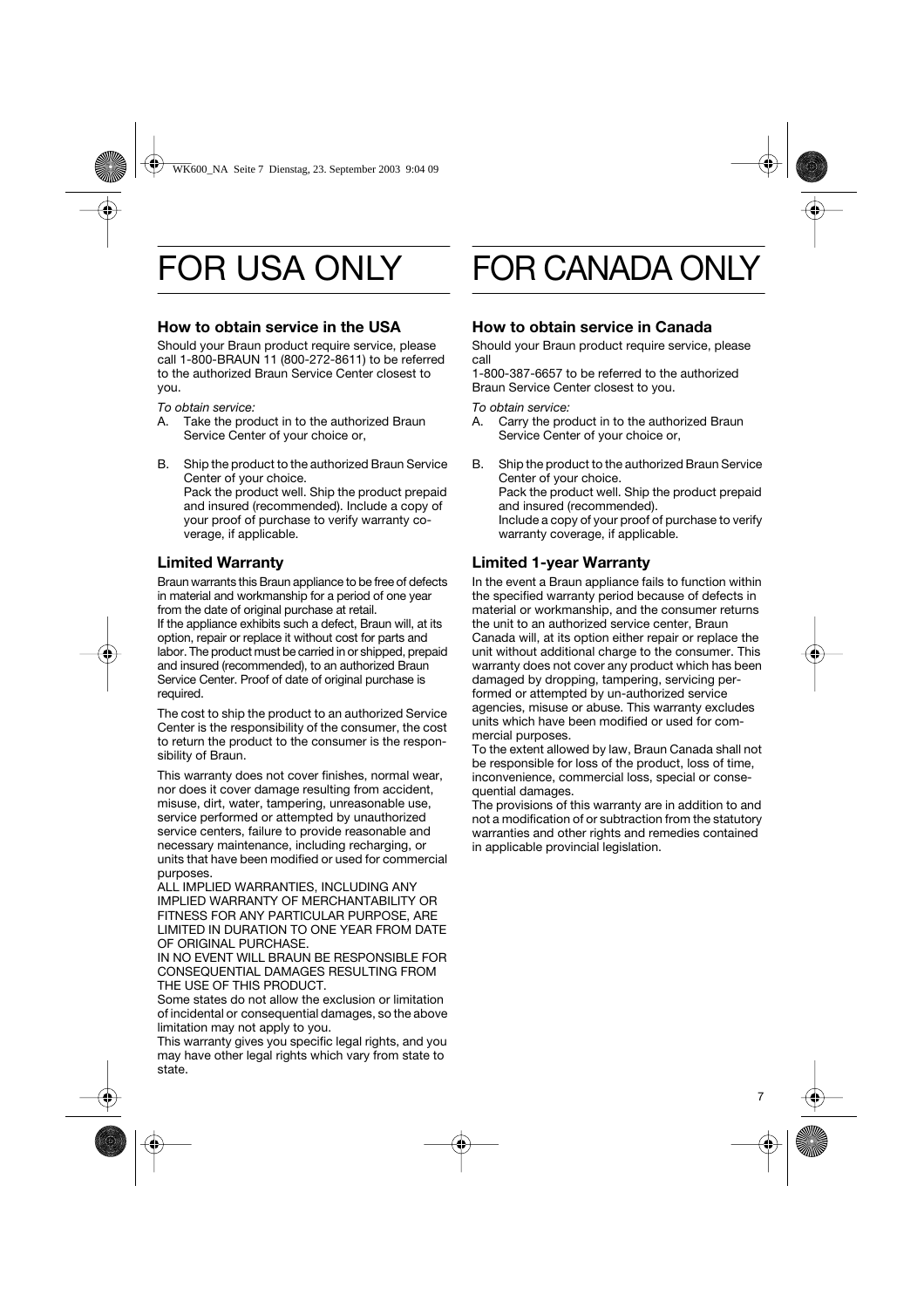# INSTRUCTIONS DE SÉCURITÉ IMPORTANTES

Lors de l'utilisation d'appareils électriques, toujours prendre les précautions nécessaires :

- 1. Lire toutes les directives.
- 2. Eviter de toucher les surfaces chaudes. Utiliser les manivelles ou les interrupteurs.
- 3. Pour se protéger contre le risque l'électrocution, ne pas placer la corde ou la bouilloire dans l'eau ou autres liquides.
- 4. Débrancher l'appareil lorsqu'il n'est pas utilisé, avant d'y placer ou y retirer des pièces et avant de le nettoyer.
- 5. Débrancher la bouilloire avant tout nettoyage ou quand la bouilloire n'est pas en marche.
- 6. Ne pas faire fonctionner un appareil dont le fil ou la fiche este endommagé ou après que l'appareil ait mal fonctionné, qu'il ait été échappé ou endommagé d'une façon quelconque. Retourner l'appareil au centre de service autorisé le plus près pour fin de vérification ou réparation.
- 7. L'utilisation d'accessoires non recommandés ou non vendus par les fabriquant peut causer des blessures.
- 8. Ne pas l'utiliser à l'extérieur.
- 9. Ne pas laisser de fil pendre de la table ou d'un comptoir et éviter qu'il touche à une surface chaude.
- 10. Ne pas placer sur ou près d'un poêle chaud ou dans un four chaud.
- 11. N'utiliser la bouilloire que pour chauffer de l'eau.
- 12. Pour éviter de s'ébouillanter, ne pas ouvrir le couvercle lorsque l'eau bout.
- 13. Ne pas oublier que l'eau restera très chaude pendant un certain temps après l'ébullition.
- 14. S'assurer que la bouilloire est correctement placée sur le socle avant de la mettre en marche.
- 15. N'utiliser la bouilloire qu'avec le socle fourni à cet effet.
- 16. Enlever la bouilloire de son socle avant de la remplir ou de verser son contenu.
- 17. Ne pas essayer d'enlever la bouilloire de son socle avant qu'elle ne soit arrêtée, manuellement ou automatiquement.

# CONSERVER CES DIRECTIVES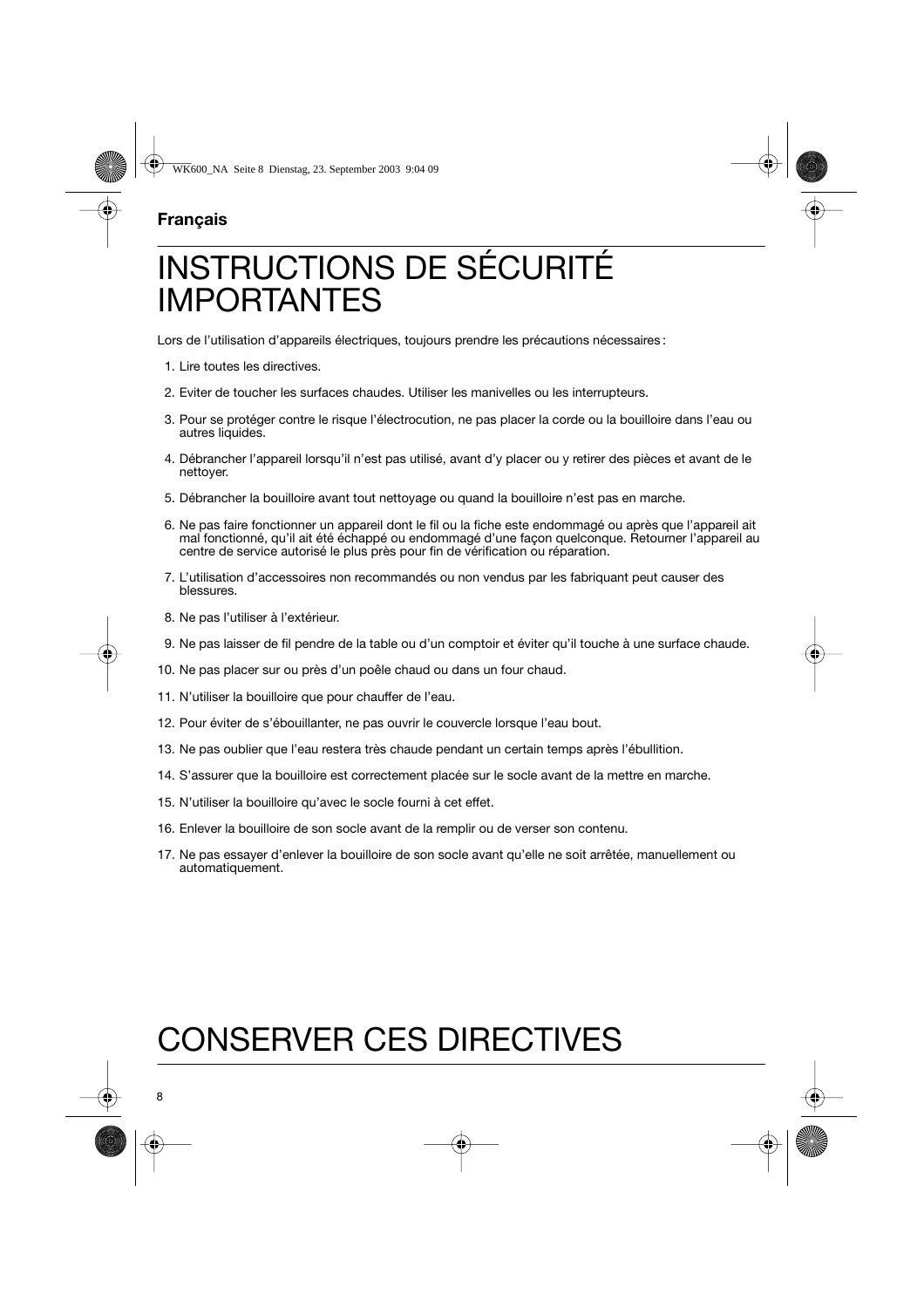# RENSEIGNEMENTS SUR LE CORDON D'ALIMENTATION

L'appareil est muni d'un cordon d'alimentation court afin d'éviter que quelqu'un s'empêtre dans un cordon trop long ou trébuche sur celui-ci. Il existe des cordons d'alimentation amovibles plus longs et des rallonges qui peuvent être utilisés si l'on fait preuve de prudence.

Lors de l'utilisation d'une rallonge, suivre ces directives :

- A. La valeur électrique nominale indiquée sur le cordon doit être au moins aussi élevée que celle de l'appareil.
- B. Si l'appareil est mis à la terre, la rallonge doit être un cordon à trois fils de type mise à la terre.
- C. Le cordon long doit être placé de façon à ce qu'il ne pende pas du comptoir ou de la table afin d'éviter que des enfants tirent dessus ou que quelqu'un trébuche.

# POUR USAGE DOMESTIQUE SEULEMENT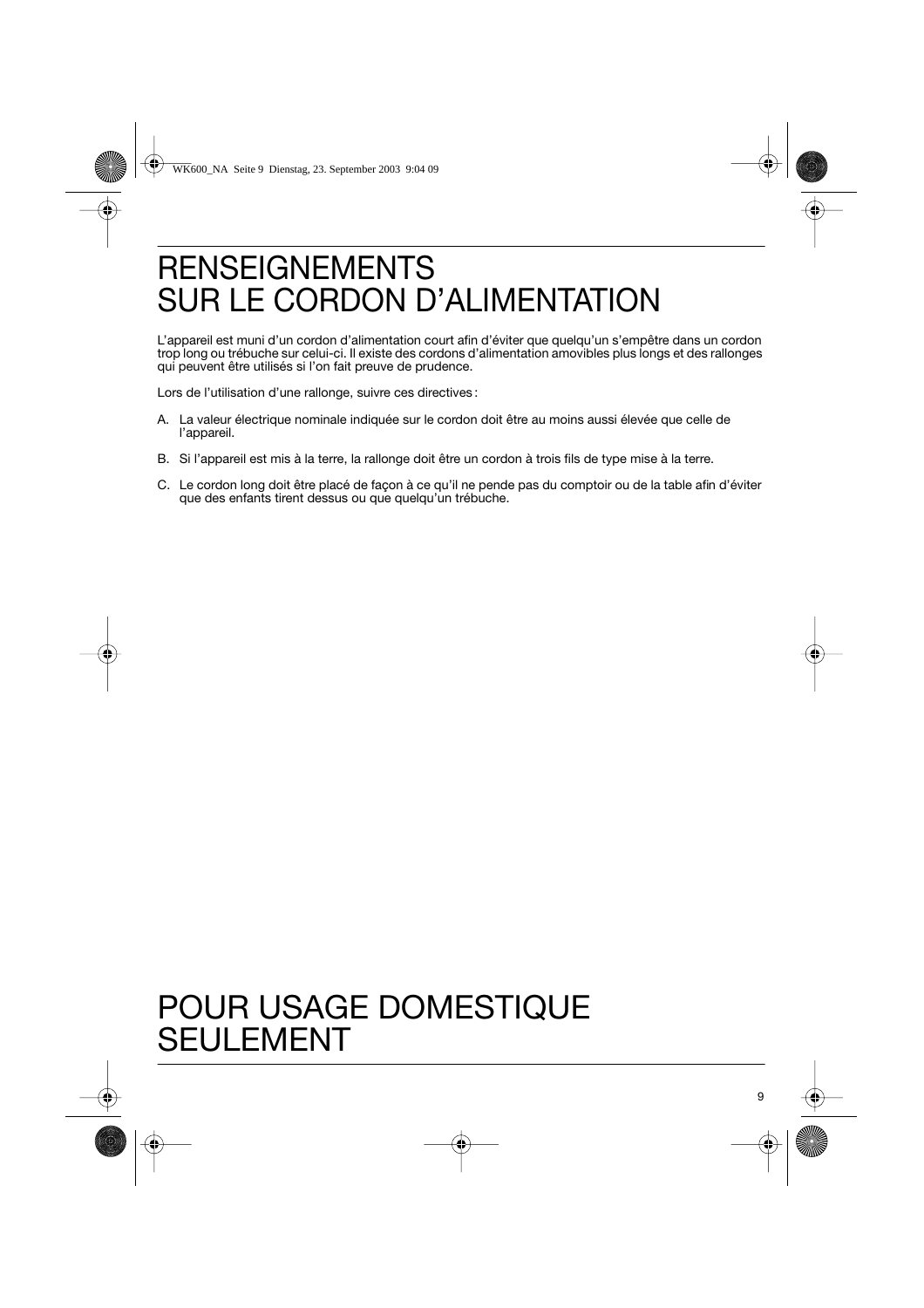Nos produits sont conçus et fabriqués selon les normes les plus rigoureuses de qualité, de conception et de fonctionnalité.

Nous espérons que vous profiterez des nombreux avantages de votre nouvel appareil Braun.

#### **Important**

- Lire attentivement toutes les directives avant d'utiliser ce produit.
- S'assurer que la tension correspond à celle qui est imprimée sous la bouilloire. Celle-ci ne peut être utilisée que sur le socle (g) fourni.
- Cet appareil est muni d'une fiche d'alimentation polarisée (une des deux broches est plus large que l'autre). Pour réduire les risques de décharge électrique, il n'y a qu'une seule façon d'insérer cette fiche dans une prise de courant polarisée. Si le branchement n'est pas complet, inverser la fiche. Si le branchement est toujours incomplet, communiquer avec un électricien qualifié. Ne pas tenter de forcer ce dispositif de sécurité.
- Tenir cet appareil hors de la portée des enfants.
- N'utiliser la bouilloire que sur une surface sèche et plane.
- Le cordon peut être raccourci en l'enroulant dans le range-cordon situé sous le socle.
- Le socle, la bouilloire et le cordon ne doivent jamais entrer en contact avec des surfaces chaudes (par exemple, les brûleurs d'une cuisinière).
- Mise en garde : Durant et après l'utilisation, ne jamais toucher les surfaces métalliques de la bouilloire, car elles deviennent chaudes, et peuvent causer des brûlures et des échaudures. La manier uniquement en prenant la poignée. Toujours tenir la bouilloire à la verticale afin d'éviter tout débordement d'eau bouillante.
- Au cas où la bouilloire est mise en marche lorsqu'elle est vide, le dispositif de protection contre la surchauffe l'arrêtera immédiatement. Laisser la bouilloire refroidir pendant dix minutes avant de la remplir d'eau.
- Mise en garde : Pour éviter de s'ébouillanter, ne pas remplir la bouilloire au-dessus du repère « 7 cups » (7 tasses), car l'eau risquerait de déborder.
- Ne pas ouvrir le couvercle lorsque l'eau bout.
- Ne jamais laisser l'appareil sans surveillance lorsqu'il est en marche.
- Vérifier régulièrement le cordon pour découvrir les dommages éventuels.
- Les appareils électriques Braun satisfont aux normes de sécurité applicables. Toute réparation de ces appareils électriques doit être effectuée seulement par des techniciens agréés. Une remise en état incorrecte ou effectuée par un personnel non qualifié risque d'entraîner des accidents ou de blesser l'utilisateur.

### **Description**

- a Filtre antitartre (amovible)
- b Couvercle
- c Bouton d'ouverture du couvercle
- d Bouton de marche-arrêt
- e Indicateur de niveau d'eau
- f Indicateur d'alimentation
- g Socle avec range-cordon
- Capacité maximale : 1,7 L / 56 oz / 7 tasses d'eau

### **Avant l'utilisation**

Amener à ébullition 1,7 L / 56 oz / 7 tasses d'eau. Jeter l'eau bouillie et répéter la même opération.

# **Préparation à l'emploi**

- 1a Remplir la bouilloire par le bec verseur en gardant le couvercle fermé, ou :
- 1b Appuyer sur le bouton d'ouverture du couvercle (c), remplir d'eau et refermer le couvercle (la bouilloire ne fonctionnera pas si le couvercle est ouvert).
- 2 Placer la bouilloire sur le socle et brancher celui-ci dans une prise de courant.
- 3 Appuyer sur le bouton de marche-arrêt (d) et l'indicateur d'alimentation s'allumera (ne pas ouvrir le couvercle lorsque la bouilloire est en marche).
- 4 Lorsque l'eau a bouilli, la bouilloire s'arrête automatiquement, à condition que le filtre antitartre soit en place. Si ce n'est pas le cas, l'arrêt automatique de la bouilloire sera retardé.

L'ébullition peut également être interrompue à tout moment en appuyant sur le bouton de marche-arrêt (d).

# **Fonction d'arrêt automatique**

La bouilloire s'arrête automatiquement si...

- l'eau a bouilli,
- elle est vide (en cas de mise en marche accidentelle),
- le couvercle est ouvert.
- elle est enlevée de son socle.

## **Nettoyage**

- Toujours débrancher l'appareil et le laisser refroidir avant de le nettoyer.
- Ne jamais nettoyer l'appareil à l'eau du robinet ni l'immerger dans l'eau. Nettoyer les surfaces extérieures de la bouilloire à l'aide d'un chiffon humide seulement. Ne pas utiliser de la laine d'acier ni des nettoyants abrasifs. De petites quantités de liquide à vaisselle peuvent être utilisées. Ne jamais utiliser de solvants tels que de l'alcool, de la gazoline ou du benzène.
- Le filtre antitartre peut être nettoyé à l'aide d'une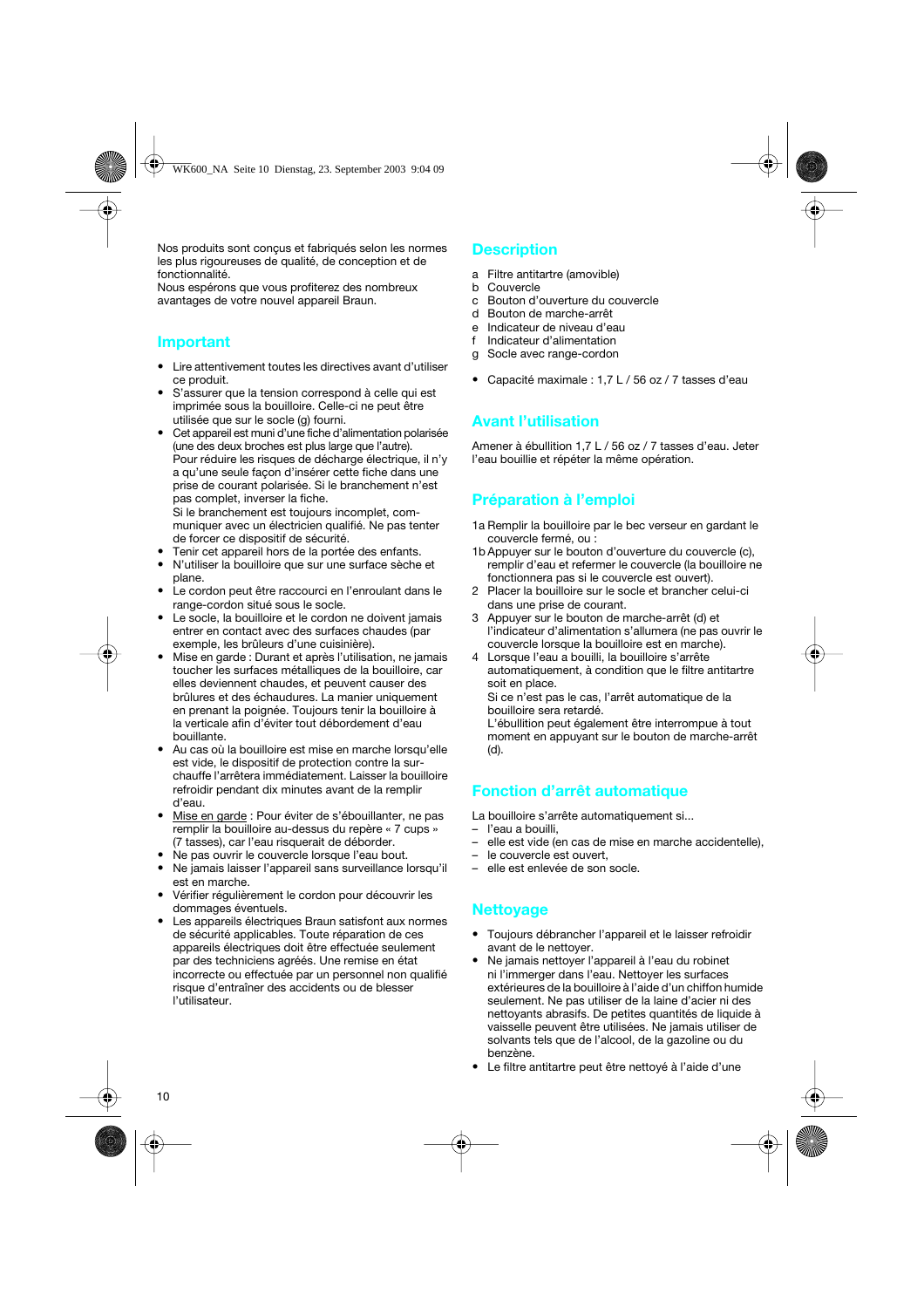brosse souple ; ne pas utiliser une brosse métallique. Le filtre antitartre est lavable au lave-vaisselle.

## **Détartrage**

- Il est recommandé de détartrer régulièrement la bouilloire afin de prolonger sa durabilité.
- Faire bouillir 0,8 L / 27 oz / 3 tasses d'eau dans la bouilloire.
- Lorsque l'eau a bouilli, ajouter 0,4 L / 14 oz / 1 tasse 3/4 de vinaigre blanc. Laisser tremper cette solution dans la bouilloire pendant la nuit.
- Important : Pour éviter de s'ébouillanter, ne pas faire bouillir cette solution car elle risque de déborder.
- Vider la bouilloire et la rincer à fond à l'aide d'eau fraîche et propre. Remplir la bouilloire d'eau propre et la faire bouillir.
- Lorsque l'eau a bouilli, vider la bouilloire et la rincer de nouveau à l'aide d'eau propre.
- Si la bouilloire contient toujours du tartre, répéter l'opération.
- Faire tremper le filtre antitartre dans du vinaigre dilué pour éliminer toute trace de tartre.

Sous réserve de modifications sans préavis.

# POUR LE CANADA **SEULEMENT**

## **Service après-vente au Canada**

Pour obtenir des services après-vente pour un produit Braun, veuillez composer le 1 800 387-6657 afin d'être dirigé vers le centre de service après-vente agréé Braun le plus proche.

*Pour obtenir des services après-vente :*

- A. Veuillez remettre le produit au centre de service après-vente agréé Braun de votre choix. Ou :
- B. Veuillez expédier le produit au centre de service après-vente agréé Braun de votre choix. Assurez-vous de bien emballer le produit. Expédiez le produit, port payé et assuré (recommandé). N'oubliez pas d'inclure une copie de votre preuve d'achat afin de confirmer la couverture de la garantie, le cas échéant.

## **Garantie limitée d'un an**

En l'occurrence d'un défaut à un appareil Braun au cours de la période de garantie mentionnée, soit par suite d'un vice de matières ou de fabrication, et du renvoi de l'appareil par le consommateur à un centre de service après-vente agréé, Braun Canada se réserve le choix de réparer ou remplacer l'appareil sans aucuns frais supplémentaires pour le consommateur. Cette garantie devient invalide si le produit est endommagé par une chute, une modification, un abus, une utilisation incorrecte ou s'il a été soumis à un entretien ou à des tentatives d'entretien par des centres de service après-vente non agréés. Cette garantie exclut les appareils modifiés ou utilisés à des fins commerciales.

Dans la mesure permise par la loi, Braun Canada n'est pas responsable pour une perte d'utilisation, une perte de temps, un inconvénient, une perte commerciale, un dommage spécial ou indirect, causés par l'appareil.

Les clauses de cette garantie constituent une addition et non une modification ou soustraction aux garanties statutaires et autres droits et recours contenus dans la législation provinciale applicable.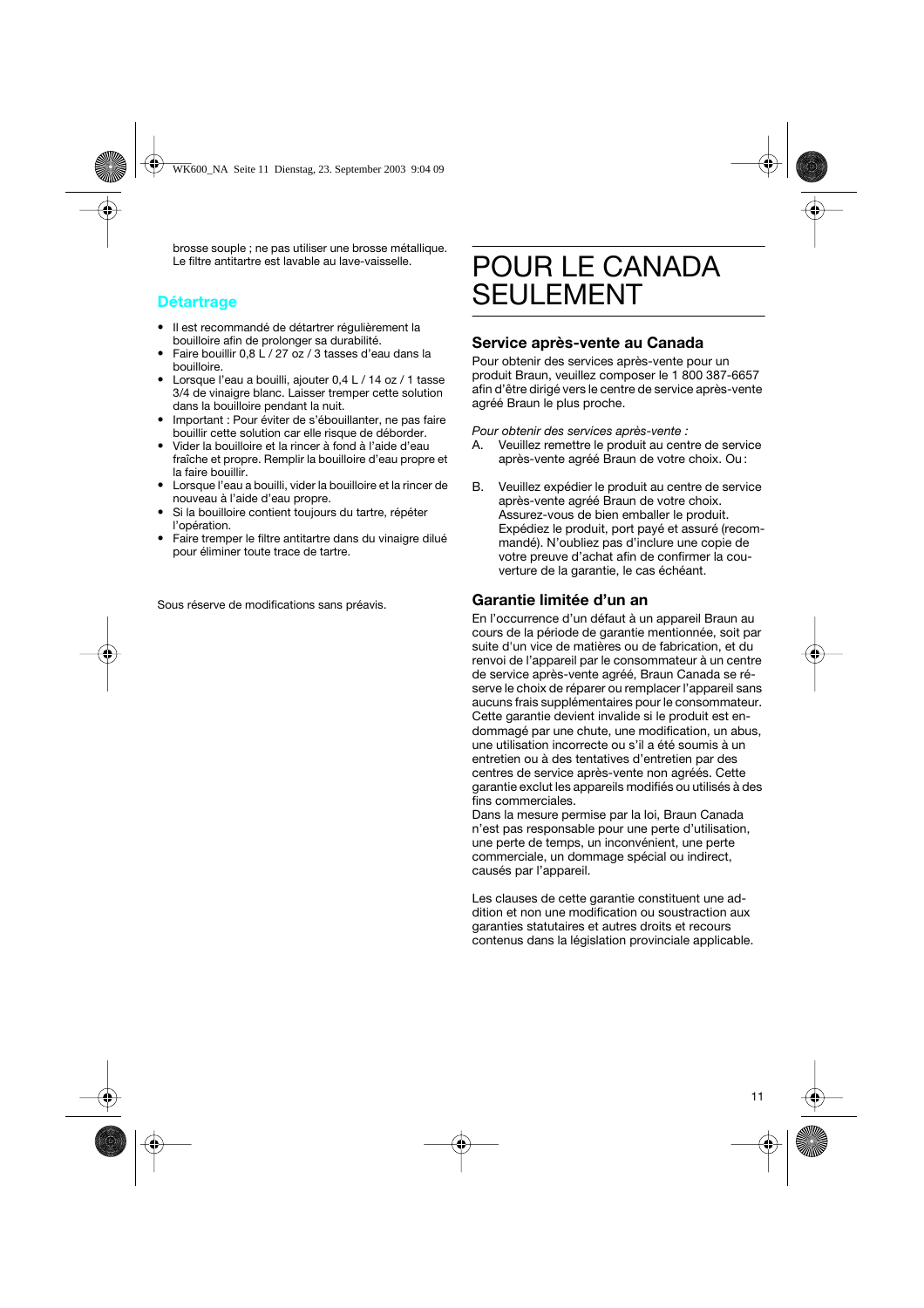# **Español**

# IMPORTANTES MEDIDAS DE SEGURIDAD

Siempre que use aparatos electrodomésticos deberán tomarse en cuenta las precauciones de seguridad básicas incluyendo las siguientes:

- 1. Lea todas las instrucciones.
- 2. No toque superficies calientes, tómelo de las asas o de algún botón ó perilla.
- 3. Para protegerse de alguna descarga eléctrica, no ponga nunca el cable, la clavija o el aparato dentro del agua o cualquier otro líquido.
- 4. Manténgase fuera del alcance de los niños.
- 5. Desconecte el aparato cuando no lo esté usando y antes de limpiarlo. Deje que el aparato se enfríe antes de poner o quitar partes.
- 6. Jamás ponga a funcionar ningún aparato si el cable o la clavija están dañados o si el aparato no funciona correctamente, o si ha sido dañado de alguna manera. Lleve el aparato al servicio Braun autorizado para que lo revisen, lo reparen o lo ajusten.
- 7. El uso de algún accesorio no indicado para utilizarse con este aparato, podría causarle serios daños.
- 8. No se use en exteriores.
- 9. No permita que el cable cuelgue sobre la orilla de la mesa o escritorio, o que quede en contacto con alguna superficie caliente.
- 10. No lo coloque cerca de la estufa o sobre el horno caliente.
- 11. No utilice el hervidor de agua para otra cosa que no sea calentar agua.
- 12. Pueden ocurrir quemaduras si la tapa es removida durante el ciclo de hervido.
- 13. El agua puede permanecer caliente por algún tiempo después de haber hervido el agua y ésto puede representar un peligro de quemaduras.
- 14. Asegúrese de que el hervidor de agua esté colocado correctamente en la base antes de encenderlo.
- 15. Utilice el hervidor únicamente con su base.
- 16. Retire el hervidor de agua de su base antes de llenar o vaciar la jarra.
- 17. No intente retirar el hervidor de agua de su base hasta que esté apagado, ya sea de forma manual o de manera automática.

# GUARDE ESTAS INSTRUCCIONES

# INSTRUCCIONES DE CABLE CORTO

Un cable corto de poder viene incluído para reducir los riesgos de tropezarse o enredarse, como con un cable largo. Cables suplementarios de poder más grandes ó extensión de cables estan disponibles y pueden utilizarse con cuidado en su uso.

Si una extensión de cable es utilizado siga los siguientes pasos:

- A. El voltaje eléctrico marcado deberá ser por lo menos tan alto como el nivel eléctrico del aparato.
- B. Si el aparato es de tierra, la extensión del cable deberá ser de 3 alambres de tierra.
- C. El largo del cable deberá utilizarse de tal modo que no cuelgue de la mesa en donde pueda ser jalado por los niños o puedan tropezarse.

# ENFOCADO UNICAMENTE PARA USO DOMESTICO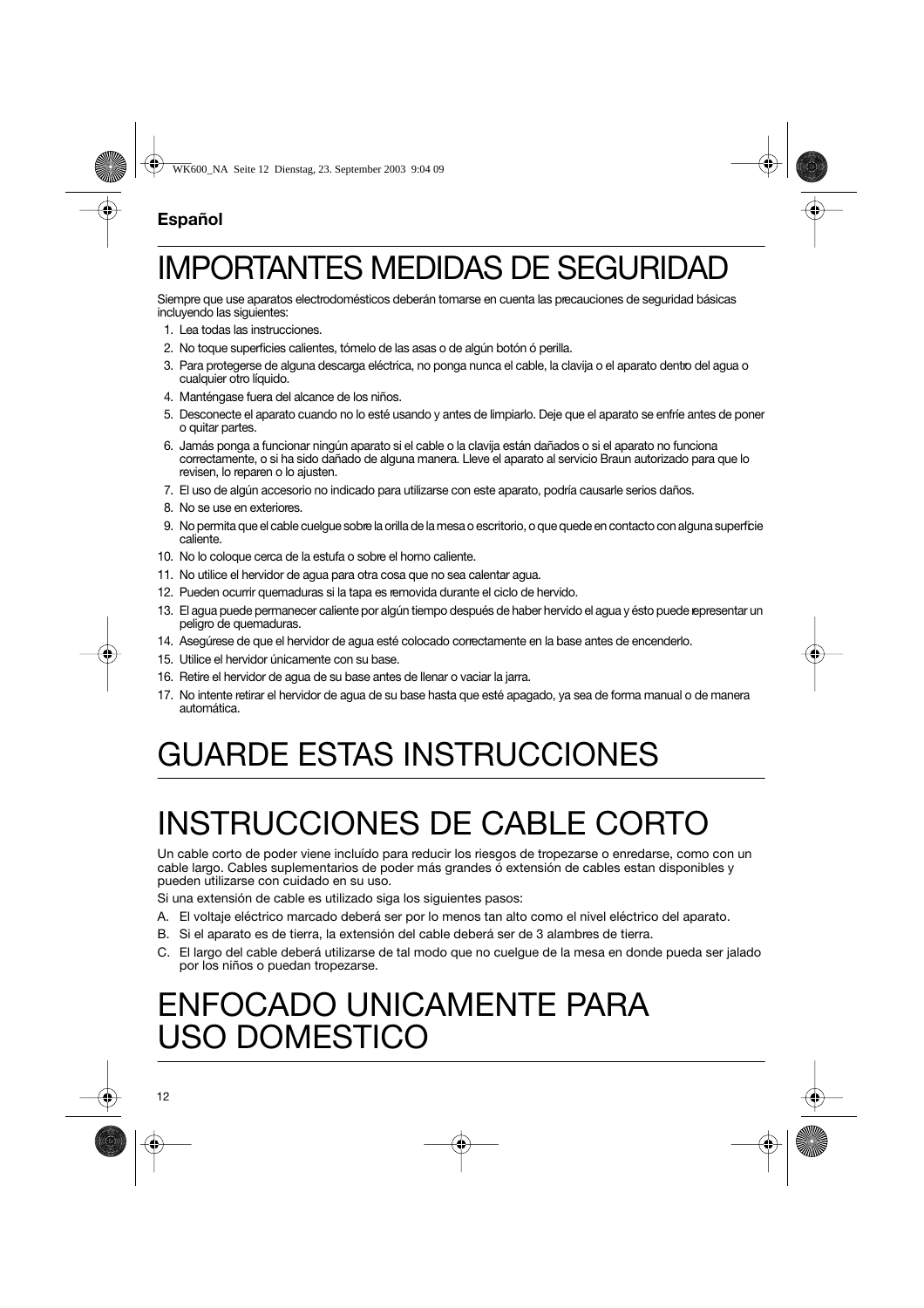Gracias por comprar el hervidor de agua Braun. Esperamos que su diseño y su capacidad de hervido mejoren su calidad de vida.

Antes de utilizarla por primera vez, lea detenidamente las instrucciones de uso y guárdelas para futuras consultas.

#### **Importante**

- Asegúrese de que su voltaje sea el mismo que el impreso en la base del hervidor de agua. El hervidor de agua sólo se puede utilizar con la base (g) que lleva incorporada.
- Este aparato está diseñado para uso doméstico.
- Utilice el hervidor de agua sólo para calentar agua, nunca leche u otros líquidos.
- Utilice el hervidor de agua sólo sobre superficies lisas, secas y estables.
- Este aparato tiene una clavija polarizada (una de las patas es más ancha que la otra). Para reducir el riesgo de descarga eléctrica, esta clavija entrará en un contacto polarizado de una sola manera. Si la clavija no entra correctamente en el contacto, volteela y si aún no entra entonces Ilame usted a un electricista calificado. No trate usted de alterar esta medida de seguridad.
- No deje nunca el cable colgando. La distancia del cable se puede reducir enroscando el cable en el compartimento recoge cable. Mantenga el aparato fuera del alcance de los niños.
- La base, el hervidor de agua y el cable no deben entrar nunca en contacto con superficies calientes (por ejemplo fogones de vitro-cerámica).
- Precaución: Durante y luego de su uso, nunca tocar las superficies metálicas del hervidor, ya que estarán muy calientes y podran producir quemaduras. Solo utilice el mango para llevar su hervidor. Siempre mantenga el hervidor en posición vertical para evitar derramar agua hirviendo.
- Si conecta el hervidor de agua accidentalmente estando vacío, la protección contra recalentamientos desconectará el aparato automáticamente. En ese caso, deje enfriar el hervidor de agua durante 10 minutos antes de llenarlo de agua.
- Atención: No llene el hervidor más alla de la marca de «7 cups» (7 tazas). El agua hirviendo podría derramarse y provocar quemaduras.
- No abra la tapa mientras el agua está hirviendo.
- Compruebe regularmente el estado del cable para identificar posibles daños.
- Si el aparato tiene algún defecto, deje de utilizarlo y llévelo a un Servicio de Asistencia Técnica Braun para su reparación. Una reparación incompleta o no calificada puede causar accidentes o heridas al usuario.
- Los aparatos eléctricos Braun cumplen con los estándares de seguridad vigentes.

#### **Especificaciones eléctricas:**

Tensión de alimentación: 120 V Frecuencia: 60 Hz Potencia nominal: 1500 W

## **Descripción**

- a Filtro (extraíble)
- b Tapa
- c Botón abridor de la tapa
- d Botón conexión/desconexión
- e Indicador del nivel de agua
- f Luz indicadora
- g Base con compartimento para el cable
- Capacidad máxima: 1,7 l de agua

### **Antes del primer uso**

Antes del primer uso, llene el hervidor de agua hasta su capacidad máxima y llévelo a ebullición. Repita la operación después de vaciar completamente el hervidor de agua.

# **Utilización**

- 1a Llene el hervidor de agua a través del orificio, con la tapa cerrada, o:
- 1b Presione el botón de apertura (c), abra la tapa, llene el hervidor de agua con agua y cierre la tapa otra vez (el hervidor de agua no funciona con la tapa abierta).
- 2 Ponga el hervidor de agua sobre una base seca y enchufe la base.
- 3 Presione el botón conexión/ desconexión (d), la luz indicadora se encenderá (no abra la tapa cuando el hervidor de agua esté enchufado).
- 4 Cuando el agua ya ha hervido, el hervidor de agua se desconecta automáticamente. Puede parar igualmente el proceso de ebullición en cualquier momento presionando el botón conexión/ desconexión (d).

### **Desconexión automática**

El hervidor de agua se desconecta cuando…

- el agua ha hervido,
- no contiene agua
- (en caso de puesta en marcha accidental),
- la tapa está abierta,
- se separa de la base.

Si el filtro de impurezas no está colocado, el apagado automático se retrasará.

### **Limpieza**

- Siempre desconectar el hervidor y permitir que se enfrie antes de limpiar.
- Nunca limpiar el hervidor debajo del chorro de agua corriente, ni sumergirlo en agua. Limpiar las superficies exteriores del herivdor solo con un paño húmedo. No utilice lana de hierro o limpiadores abrasivos. Puede utilizar pequeñas cantidades de líquido de lavavajilla. Nunca utilizar ni un tipo de